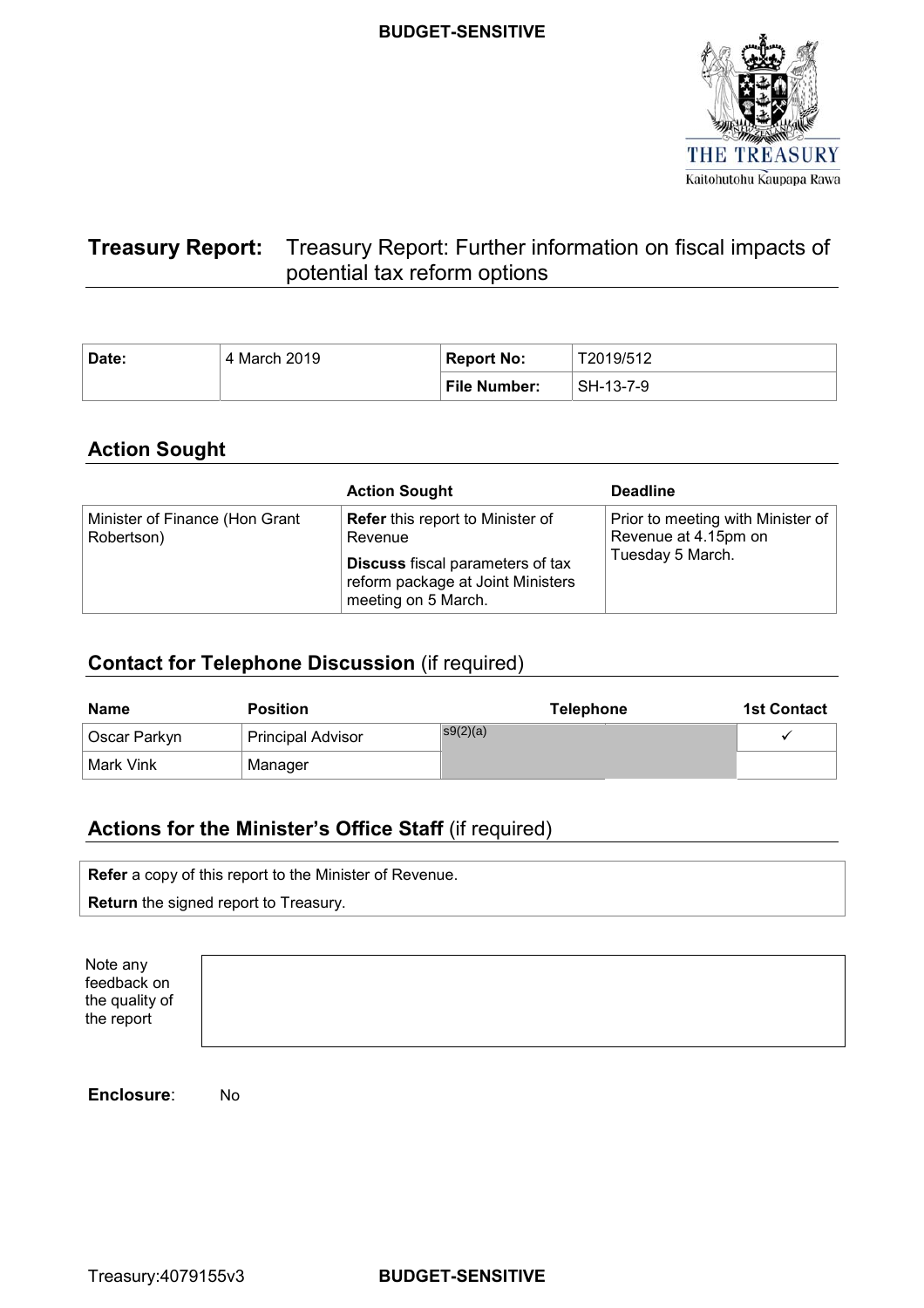#### **Treasury Report: Treasury Report:** Treasury Report: Further information on fiscal impacts of potential tax reform options

## Executive Summary

This report provides information on the fiscal impacts of tax reform. The paper includes:

- • Indicative estimates of potential fiscal headroom for revenue-negative or spending measures over the medium term; and
- • Indicative estimates of the impact of different potential tax packages on net core Crown debt, operating balance before gains and losses, and core Crown tax revenue.

 The estimates in this report should be interpreted with caution. They are partly based on HYEFU assumptions, and will be superseded by subsequent reporting. The preliminary Budget forecasts will be finalised on 15 March, and the Treasury will provide advice on the fiscal strategy and fiscal targets on 20 March.

#### **The size of fiscal headroom will depend on the fiscal outlook and the fiscal strategy…**

 The fiscal headroom for a tax package and potential future spending initiatives will depend on the updated fiscal outlook and the Government's fiscal strategy, particularly beyond 2021/22.

 We have calculated (on an indicative basis) the headroom that is available for tax reductions or higher spending through to 2025/26. For illustrative purposes, this analysis assumes that net debt is maintained at around 20% of GDP from 2021/22 and that personal income tax thresholds are not adjusted to account for fiscal drag.

 Any changes to Budget 2019 operating and capital packages will also affect fiscal headroom. Our estimates are based on the HYEFU budget allowances.

#### **…and require a consideration of wider macroeconomic impacts.**

 Using fiscal headroom for tax reductions or higher spending will require consideration of wider macroeconomic impacts. Macroeconomic considerations include:

- • Managing fiscal risk ensuring there is sufficient resilience to manage future shocks; and
- • Managing the economic cycle a significant fiscal impulse would impact on the economic outlook, and could lead to higher interest and exchange rates than otherwise.

#### **The estimates are subject to uncertainty, but suggest some headroom is available…**

 Given current information about the fiscal outlook, and subject to our assumptions, some headroom is available from 2022/23. Nevertheless, the fiscal outlook is highly uncertain. Extending the taxation of capital income would provide additional fiscal headroom.

 For illustrative purposes, we show the fiscal impacts of packages that include capital gains taxation  $s9(2)(f)(iv)$ 

 $s9(2)(f)(iv)$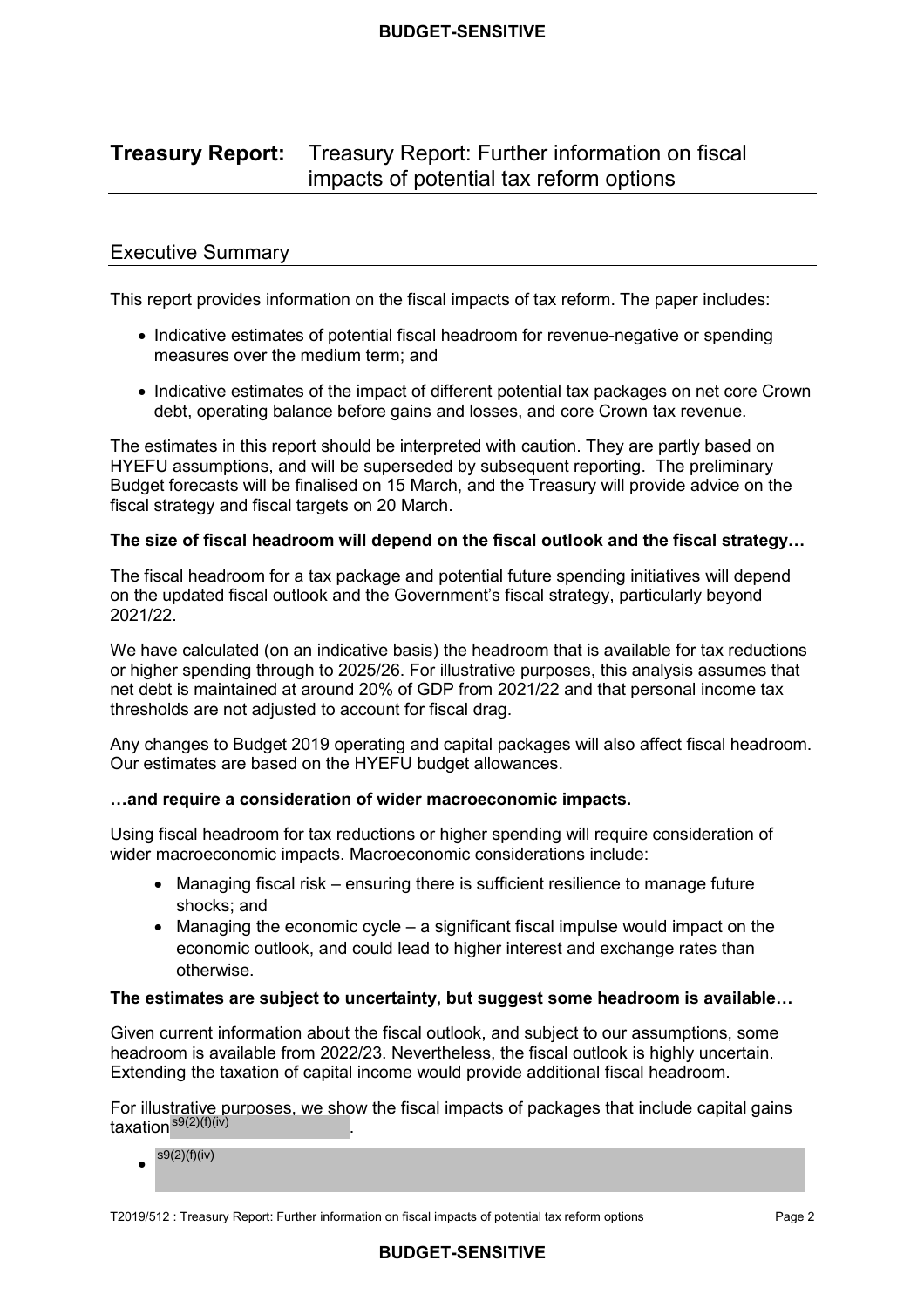s9(2)(f)(iv)

 The impacts will also depend on other elements of tax reform, including any business tax and KiwiSaver measures.

 **…yet there will be trade-offs involved in using headroom for tax packages** 

s9(2)(f)(iv)

# Recommended Action

We recommend that you:

a **refer** this report to the Minister of Revenue

 *Refer/not referred.* 

b **discuss** fiscal parameters for tax reform at Joint Ministers on 5 March.

 *Agree/disagree.* 

 Mark Vink **Manager, Tax Strategy**

 Hon Grant Robertson  **Minister of Finance** 

T2019/512 : Treasury Report: Further information on fiscal impacts of potential tax reform options Page 3 Page 3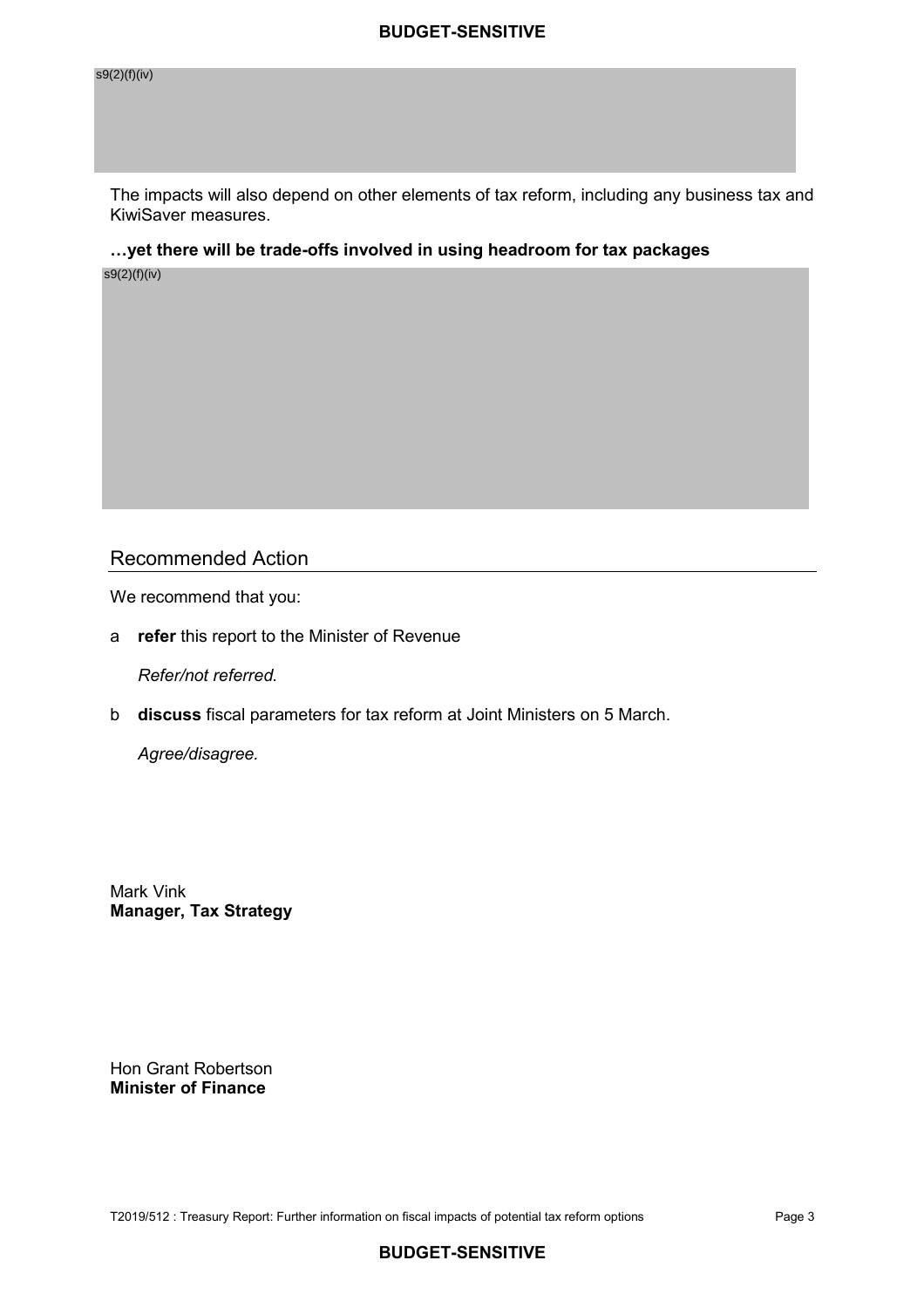#### **Treasury Report: Treasury Report: Further information on fiscal** impacts of potential tax reform options

# Purpose of Report

- $1<sup>1</sup>$ This report responds to your request for further information on the:
	- • Indicative estimates of potential fiscal headroom for revenue-negative or spending measures over the medium term; and
	- balance before gains and losses, and core Crown tax revenue. • Impact of different potential tax packages on net core Crown debt, operating
- 2. You also requested further information on distributional impacts of potential packages. This will be provided to you in a later report.

# Fiscal headroom

## *Fiscal headroom depends on the fiscal outlook and fiscal strategy*

 $3<sub>1</sub>$  updated fiscal outlook and the Government's fiscal strategy, particularly beyond 2021/22. The preliminary Budget fiscal forecasts will be finalised on 15 March. The Treasury will provide advice on the fiscal strategy and fiscal targets on 20 March. The fiscal headroom for a tax package and potential future initiatives will depend on the

### *Indicative estimates of fiscal headroom depend on assumptions*

- $\overline{4}$  calculated indicative amounts of fiscal headroom to 2025/26. The calculation of fiscal headroom is the amount of new spending or revenue reduction that could be consistent with your fiscal strategy. 4. To assist your thinking about the potential fiscal parameters of a tax package, we have
- 5. and the path of net debt, which requires judgments about the size of fiscal buffers for future pressures and shocks. The calculation of fiscal headroom depends on assumptions about government policy
- 6. You have received advice on potential operating and capital packages for Budget 2019 [T2019/359]. Decisions on the Budget 2019 package will impact on the degree of fiscal headroom available. There will be less fiscal headroom if the Budget 2019 package is higher than the allowance assumed in HYEFU.

## *headroom However, there are broader macroeconomic considerations for the use of any fiscal*

- $7<sub>1</sub>$  judgment about whether there are other measures that could better enhance wellbeing or alternatively whether it is better to maintain a greater buffer for future opportunities and pressures on the public finances. The use of any fiscal headroom for tax reductions or higher spending firstly requires a
- 8. Macroeconomic considerations in using fiscal headroom for tax reductions or higher spending are:
	- **Managing fiscal risk** ensuring there is sufficient resilience to manage future shocks as the fiscal outlook is uncertain; and

T2019/512 : Treasury Report: Further information on fiscal impacts of potential tax reform options Page 4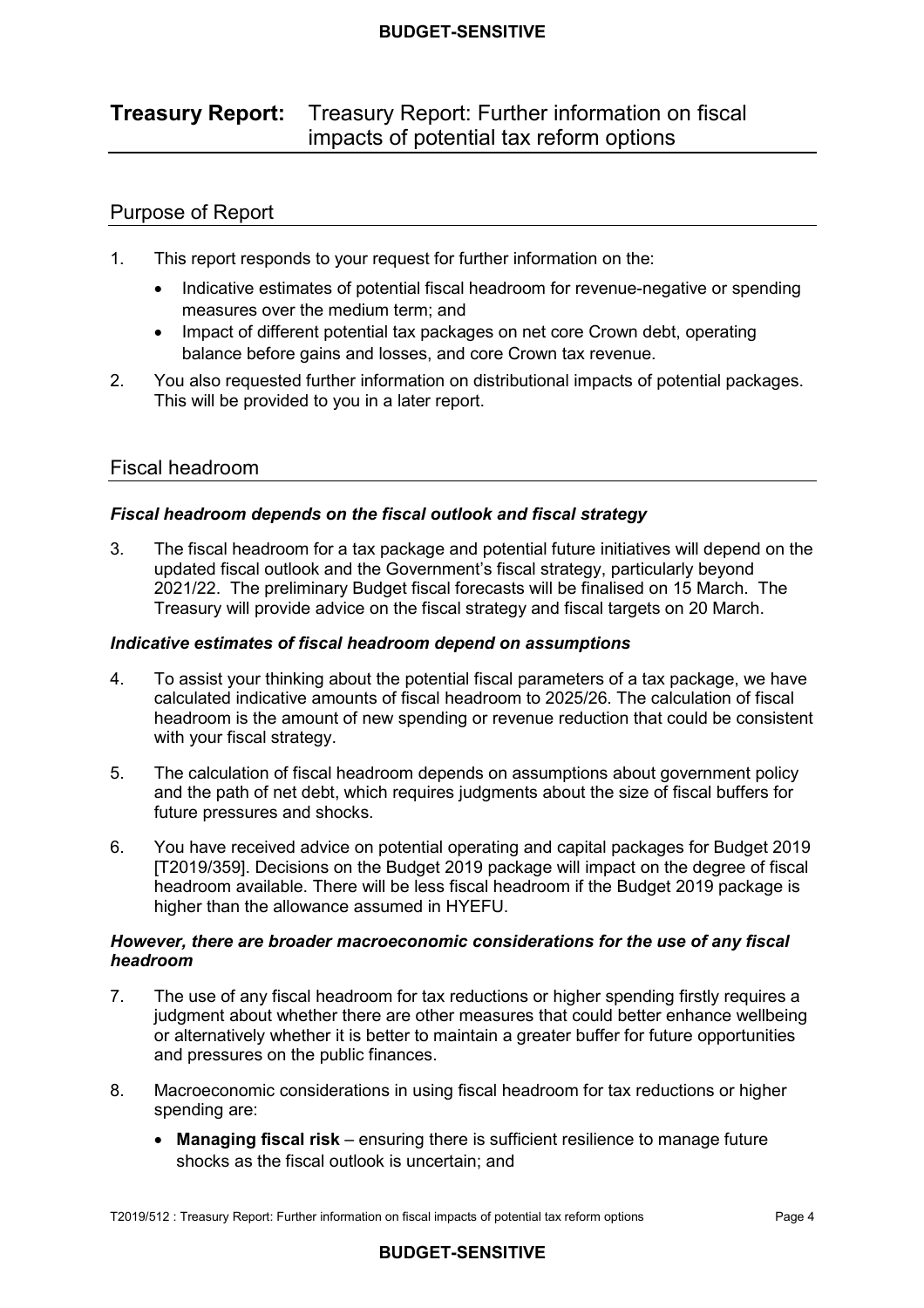- **Managing the economic cycle** a significant fiscal impulse would impact on the economic outlook, and could lead to higher interest and exchange rates than otherwise.
- 9. consistent with the Government's fiscal strategy and keeping debt at prudent levels. A buffer would enable debt to rise following a recession or natural disaster. It may be particularly important for fiscal policy to help stabilise the economy in a recession, given limited room for the Reserve Bank to cut interest rates. 9. In order to manage fiscal risk, it will be important that policy commitments are
- 10. Using fiscal headroom by substantially increasing spending or reducing revenue would have implications for the economic outlook. The effects of any fiscal impulse will depend on the state of the economic cycle and the size and composition of any policy change. Macroeconomic effects would have tax revenue implications, which has not been modelled in our calculations of fiscal headroom.
- $11<sub>1</sub>$  economy, which would create additional inflationary pressure in an already capacity- constrained economy. Therefore, a large fiscal impulse would be expected to lead to the Reserve Bank setting the Official Cash Rate higher than otherwise, which would place upward pressure on the exchange rate at the margin. A large fiscal impulse would be expected to increase aggregate spending in the
- 12. The above macroeconomic considerations will be addressed in the Treasury's advice on fiscal strategy and long-term fiscal targets on 20 March.

### *Indicative estimates of fiscal headroom assume the operating and capital allowances in HYEFU 2018…*

 $13<sup>7</sup>$  and capital initiatives. In this analysis, we keep the HYEFU 2018 assumptions for Budget allowances (see Table 1). Therefore, the analysis assumes that current and future Budget operating and capital packages can be met from these allowances. However, there are significant pressures on the allowances. Budget operating and capital allowances provide fiscal headroom for new operating

| \$ billion             |      | <b>Forecast period</b> |                            | <b>Projection assumption</b> |      |      |      |
|------------------------|------|------------------------|----------------------------|------------------------------|------|------|------|
| <b>Budget</b>          | 2019 | 2020                   | 2021                       | 2022                         | 2023 | 2024 | 2025 |
| Operating<br>Allowance | 2.4  | 2.4                    | 2.4                        | 2.4                          | 2.6  | 27   | 2.8  |
| Capital<br>Allowance   |      |                        | 13.1 (multi-vear envelope) | 6.6                          | 6.9  |      |      |

|  | Table 1: Operating and capital allowance assumptions (HYEFU 2018) |  |  |
|--|-------------------------------------------------------------------|--|--|
|  |                                                                   |  |  |

- 14. The degree of headroom could be greater if the Government raised tax revenue (eg, by extending the taxation of capital gains) or was comfortable with higher public debt than currently projected (eg, by maintaining net debt at 20% of GDP from 2021/22).
- 15. Preliminary Budget fiscal forecasts will be finalised on 15 March. The Treasury has updated its macroeconomic and tax forecasts [T2019/381 refers]. These macroeconomic and tax forecasts have been used to provide an early, indicative forecast of net debt over the forecast period. This is subject to change once preliminary fiscal forecasts are finalised on 15 March. The early, indicative forecasts suggest that net debt is expected to be below 20% of GDP from 2021/22, in line with the Budget Responsibility Rules (Table 2).

#### **Table 2: Net debt outlook with no changes to tax settings (with HYEFU 2018 allowances)**

|                        |         |         | <b>Forecast horizon</b> | <b>Projection horizon</b> |         |         |         |         |
|------------------------|---------|---------|-------------------------|---------------------------|---------|---------|---------|---------|
| Fiscal year            | 2018/19 | 2019/20 | 2020/21                 | 2021/22                   | 2022/23 | 2023/24 | 2024/25 | 2025/26 |
| Net debt<br>(% of GDP) | 21.0%   | 20.9%   | 20.4%                   | 19.5%                     | 18.0%   | 16.6%   | 15.2%   | 14.1%   |

T2019/512 : Treasury Report: Further information on fiscal impacts of potential tax reform options Page 5 Page 5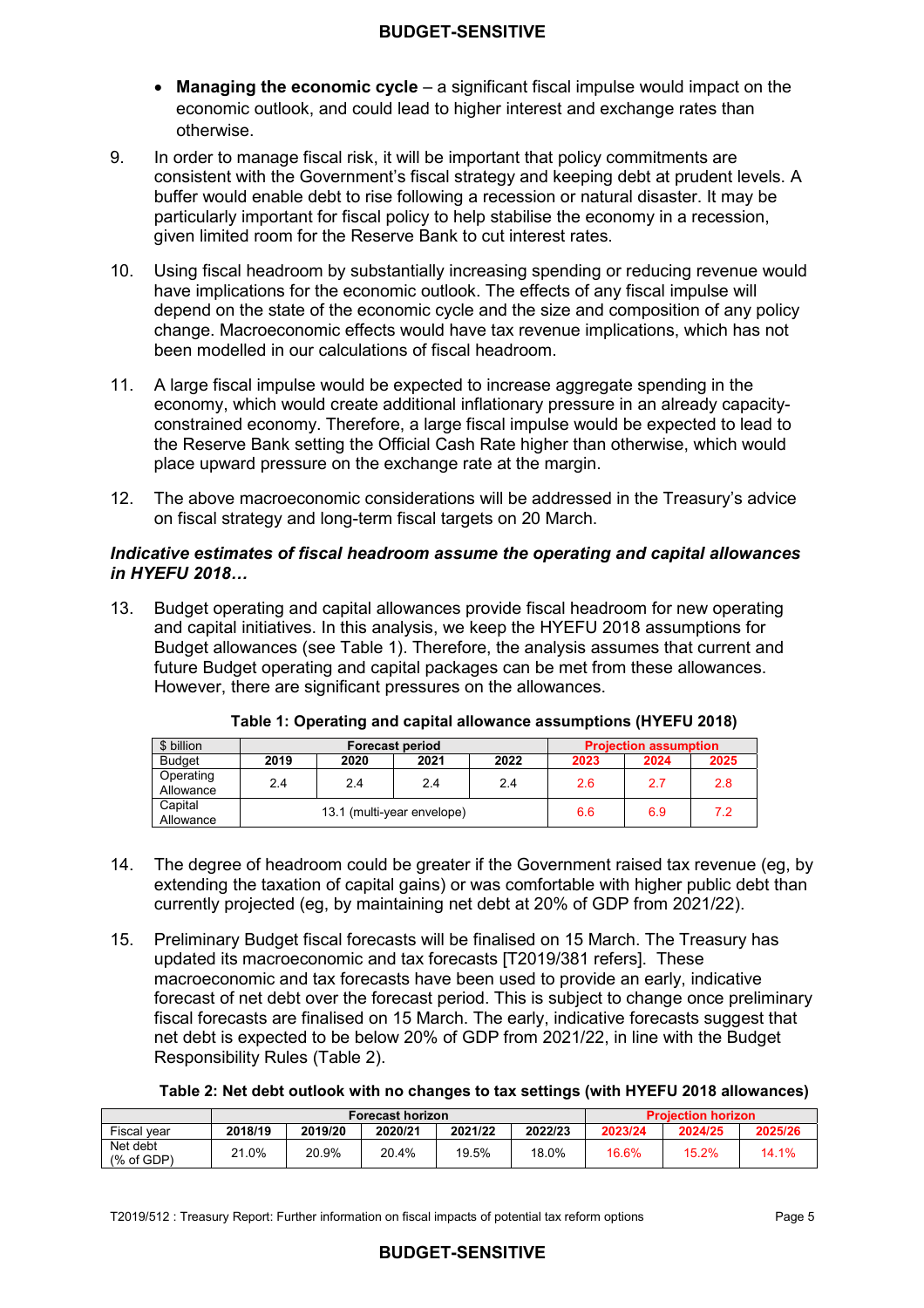### *…and assume net debt is maintained at 20% of GDP…*

- $16.$  Rule that net debt should not exceed 20% of GDP 2021/22, and calculated headroom to ensure net debt is stabilised at this level beyond 2021/22. 16. As an indicative assumption for the analysis, we have taken the Budget Responsibility
- $17.$ 17. For the purposes of illustrating potential fiscal headroom, we make the following modelling assumptions:
	- • The forecast base uses the preliminary Budget 2019 economic, tax and benefit forecasts, with other fiscal forecasts based on HYEFU 2018;
	- HYEFU 2018 operating and capital allowance assumptions;
	- • Personal income tax thresholds are left unchanged in the projection period, so that fiscal drag leads to higher revenue as a percentage of GDP in the projection period; and
	- Core Crown net debt is maintained at around 20% of GDP from 2021/22 to 2025/26.

#### **Box 1: Fiscal drag assumptions**

 The fiscal headroom calculations assume fiscal drag continues into the projection period (T2019/341 refers), ie that current legislated policy settings remain unchanged over the projection period. This assumption causes tax revenue to rise as a percentage of GDP and differs from the standard technical assumption used in the Government's fiscal projections (beyond the forecast horizon).The Government's fiscal projections, published in the 2018 *Fiscal Strategy Report,* assume that tax revenue remains at a stable percentage of GDP. Therefore, this analysis indicates considerably more fiscal headroom than if tax revenue is assumed to remain at a stable percentage of GDP.

 Projection assumptions for the Government's 2019 *Fiscal Strategy Report* will need to be further considered following Budget 2019 policy decisions in April.

#### *…and consider revenue-raising options in the Tax Working Group's report…*

- 18. Tables 3-5 show the amount of fiscal headroom under three tax policy scenarios:
	- $\bullet$ Status quo: no change to tax policy;
	- • Comprehensive extension of capital gains taxation (excluding the family home); and
	- • Extension of capital gains taxation to residential investment property and second homes.
- $19<sup>°</sup>$  reduction is around \$1.9 billion in 2021/22 and around \$4.9 billion in 2022/23 and subsequent years (Table 3). This indicates the amount of additional spending or revenue reduction, in addition to operating and capital allowances, consistent with keeping net debt at around 20% of GDP. 19. Under the status quo, the additional headroom for higher expenses or revenue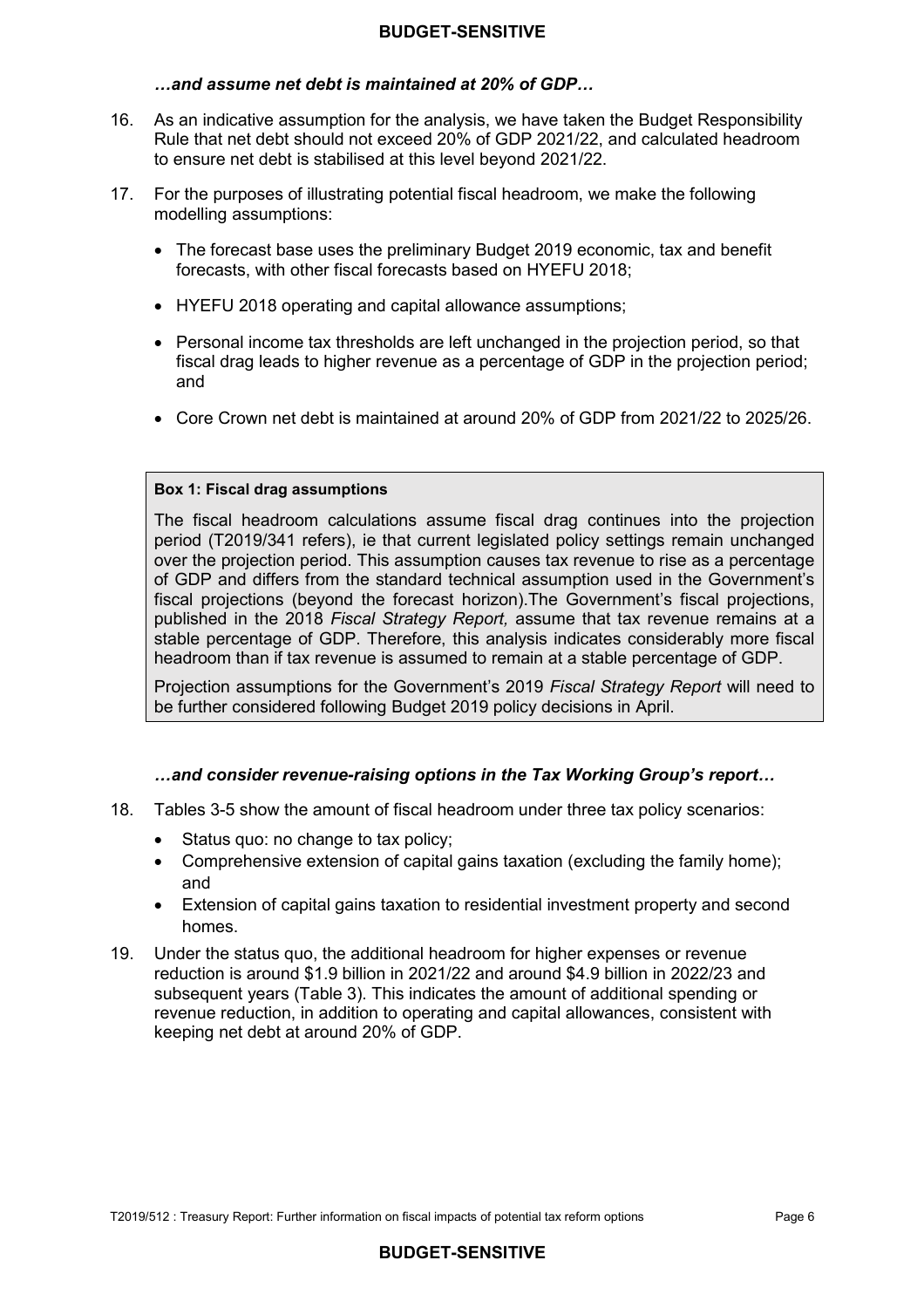#### **Table 3: Fiscal headroom to stabilise net debt under status quo (in addition to HYEFU 2018 allowances)**

| Fiscal year                                                                                                                   | 2018/19 | 2019/20 | 2020/21 | 2021/22 | 2022/23 | 2023/24 | 2024/25 | 2025/26 | 5 year<br>total |
|-------------------------------------------------------------------------------------------------------------------------------|---------|---------|---------|---------|---------|---------|---------|---------|-----------------|
| <b>Status</b><br>Headroom<br>for<br>quo:<br>additional<br>operating<br>expenses<br>revenue<br>or<br>reduction<br>(\$ billion) | ۰       | ٠       |         | 1.9     | 4.9     | 4.9     | 4.9     | 4.9     | 21.5            |
| Net debt<br>(% of GDP)                                                                                                        | 21.0%   | 20.9%   | 20.4%   | 20.0%   | 20.0%   | 19.8%   | 19.7%   | 19.7%   |                 |

 $20.$  (majority recommendation of Tax Working Group), the additional headroom for higher expenses or revenue reduction is \$2.4 billion in 2021/22, \$5.9 billion in 2022/23 and builds up in subsequent years (Table 4). If revenue was raised with a comprehensive extension of capital gains taxation

#### **Table 4: Fiscal headroom to stabilise net debt with comprehensive taxation of capital gains (in addition to HYEFU 2018 allowances)**

|                                                                                                                       |                | <b>Forecast horizon</b>  |                |         |         |         |         | <b>Projection horizon</b> |                 |
|-----------------------------------------------------------------------------------------------------------------------|----------------|--------------------------|----------------|---------|---------|---------|---------|---------------------------|-----------------|
| Fiscal year                                                                                                           | 2018/19        | 2019/20                  | 2020/21        | 2021/22 | 2022/23 | 2023/24 | 2024/25 | 2025/26                   | 5 year<br>total |
| for<br><b>Status</b><br>headroom<br>quo:<br>additional operating expenses<br>or revenue reduction<br>$($$ billion $)$ | ٠              | ٠                        | ٠              | 1.9     | 4.9     | 4.9     | 4.9     | 4.9                       | 21.5            |
| from<br>Additional<br>revenue<br>of<br>comprehensive<br>taxation<br>capital gains (\$ billion)                        | $\blacksquare$ | $\overline{\phantom{0}}$ |                | 0.5     | 1.0     | 1.7     | 2.3     | 2.8                       | 8.3             |
| Total<br>headroom<br>under<br>comprehensive<br>taxation<br>of<br>capital gains<br>(\$ billion)                        |                | ۰                        | $\blacksquare$ | 2.4     | 5.9     | 6.6     | 7.3     | 8.1                       | 30              |
| Net debt<br>(% of GDP)                                                                                                | 21.0%          | 20.9%                    | 20.4%          | 20.0%   | 20.0%   | 19.8%   | 19.8%   | 19.9%                     |                 |

 21. If revenue was raised with an extension of capital gains taxation to residential investment property and second homes, the additional headroom for higher expenses or revenue reduction is \$1.9 billion in 2021/22, \$5.1 billion in 2022/23 and slightly higher in subsequent years (Table 5).

#### **residential property (in addition to HYEFU 2018 allowances) Table 5: Fiscal headroom to stabilise net debt with taxation of capital gains from**

|                                                                                                                                             |         | <b>Forecast horizon</b> |                          |         |         | <b>Projection horizon</b> |         |         |                 |
|---------------------------------------------------------------------------------------------------------------------------------------------|---------|-------------------------|--------------------------|---------|---------|---------------------------|---------|---------|-----------------|
| Fiscal year                                                                                                                                 | 2018/19 | 2019/20                 | 2020/21                  | 2021/22 | 2022/23 | 2023/24                   | 2024/25 | 2025/26 | 5 year<br>total |
| for<br>Status<br>headroom<br>quo:<br>additional operating expenses<br>or revenue reduction<br>(\$ billion)                                  |         |                         |                          | 1.9     | 4.9     | 4.9                       | 4.9     | 4.9     | 21.5            |
| Additional revenue from taxation<br>of capital gains on residential<br>investment property and second<br>homes (\$ billion)                 |         |                         | $\overline{\phantom{0}}$ | 0.0     | 0.2     | 0.4                       | 0.7     | 1.0     | 2.3             |
| <b>Total</b><br>headroom<br>under<br>taxation of capital gains on<br>residential<br>investment<br>property and second homes<br>(\$ billion) |         |                         | ۰                        | 1.9     | 5.1     | 5.4                       | 5.7     | 6.0     | 24              |
| Net debt<br>(% of GDP)                                                                                                                      | 21.0%   | 20.9%                   | 20.4%                    | 20.0%   | 20.0%   | 19.8%                     | 19.7%   | 19.8%   |                 |

# **BUDGET-SENSITIVE**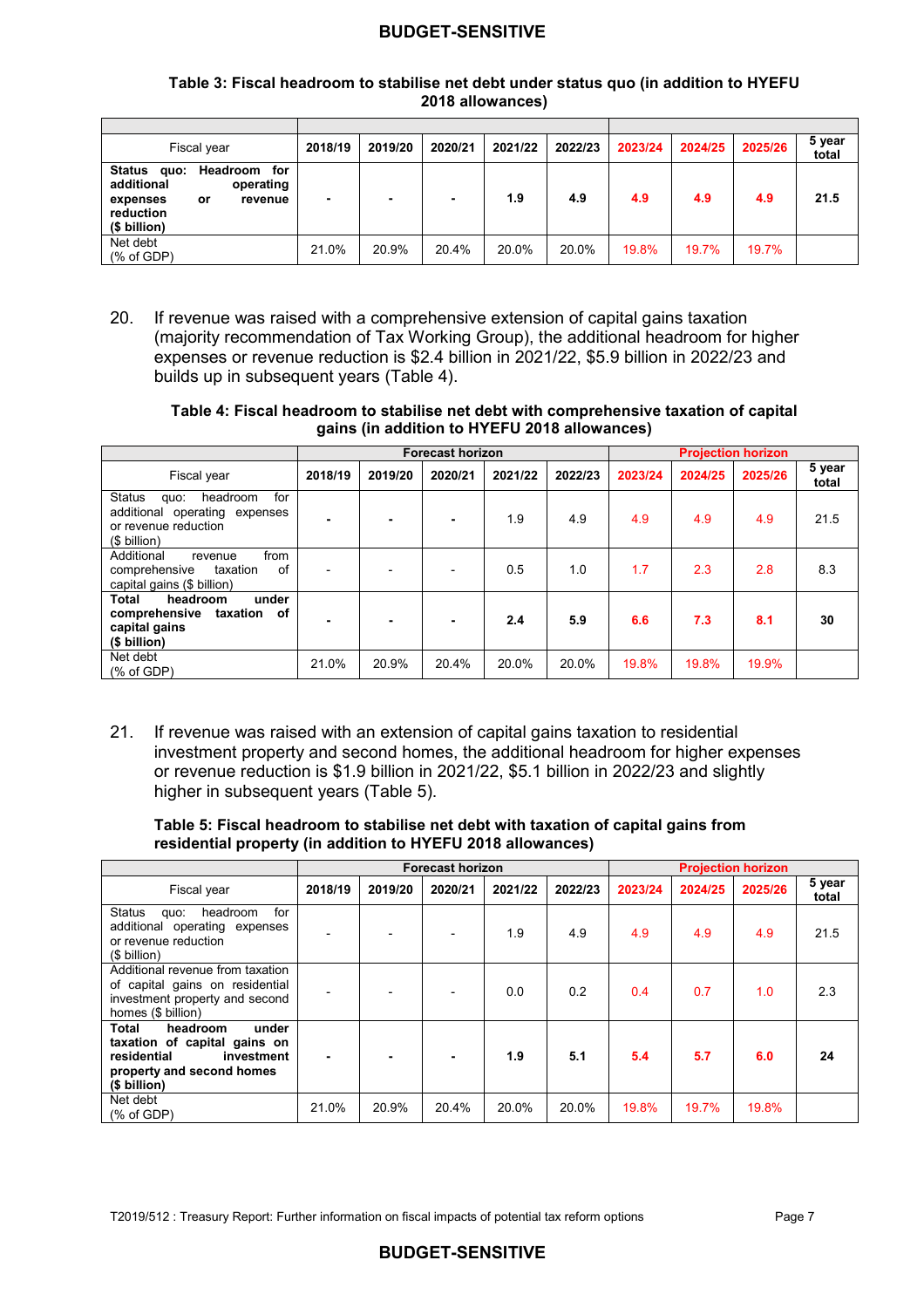## Potential packages

#### *The fiscal impact of packages depend on your choices on revenue raisers and revenue-negative options*

s9(2)(f)(iv)

*Note: Revenue estimates are preliminary and indicative and may change following further refinement or incorporation of macroeconomic effects.* 

#### *Excluding second homes from capital gains taxation will decrease revenue*

 23. You requested further information on the fiscal impact of excluding second homes (including baches). Over five years, the estimated foregone revenue due to excluding second homes is approximately \$360 million. This is slightly less than that reported to you previously, as the estimate has been converted to fiscal years. We are reporting to you separately on this issue (IR 2019/111, TSY 2019/563 refer).

#### *There is fiscal headroom available for revenue-negative tax packages depending on your objectives and other Budget 2019 decisions*

- $24.$ However, there is minimal headroom for revenue-negative impacts in 2021/22 in order to meet the Budget Responsibility Rules. Broadly there is potential fiscal headroom for these indicative packages from 2022/23. s9(2)(f)(iv)
- 25. Budget 2019 decisions. If the Budget 2019 package ends up higher than what was assumed at HYEFU, this would also reduce headroom. The degree of headroom will also depend on updated fiscal forecasts and on other

#### *These packages will reduce your headroom for other spending measures or debt reduction*

26. measures or debt reduction. Over the five years to 2025/26: The packages outlined in Table 6 would reduce the fiscal headroom for other spending

T2019/512 : Treasury Report: Further information on fiscal impacts of potential tax reform options Page 8 Page 8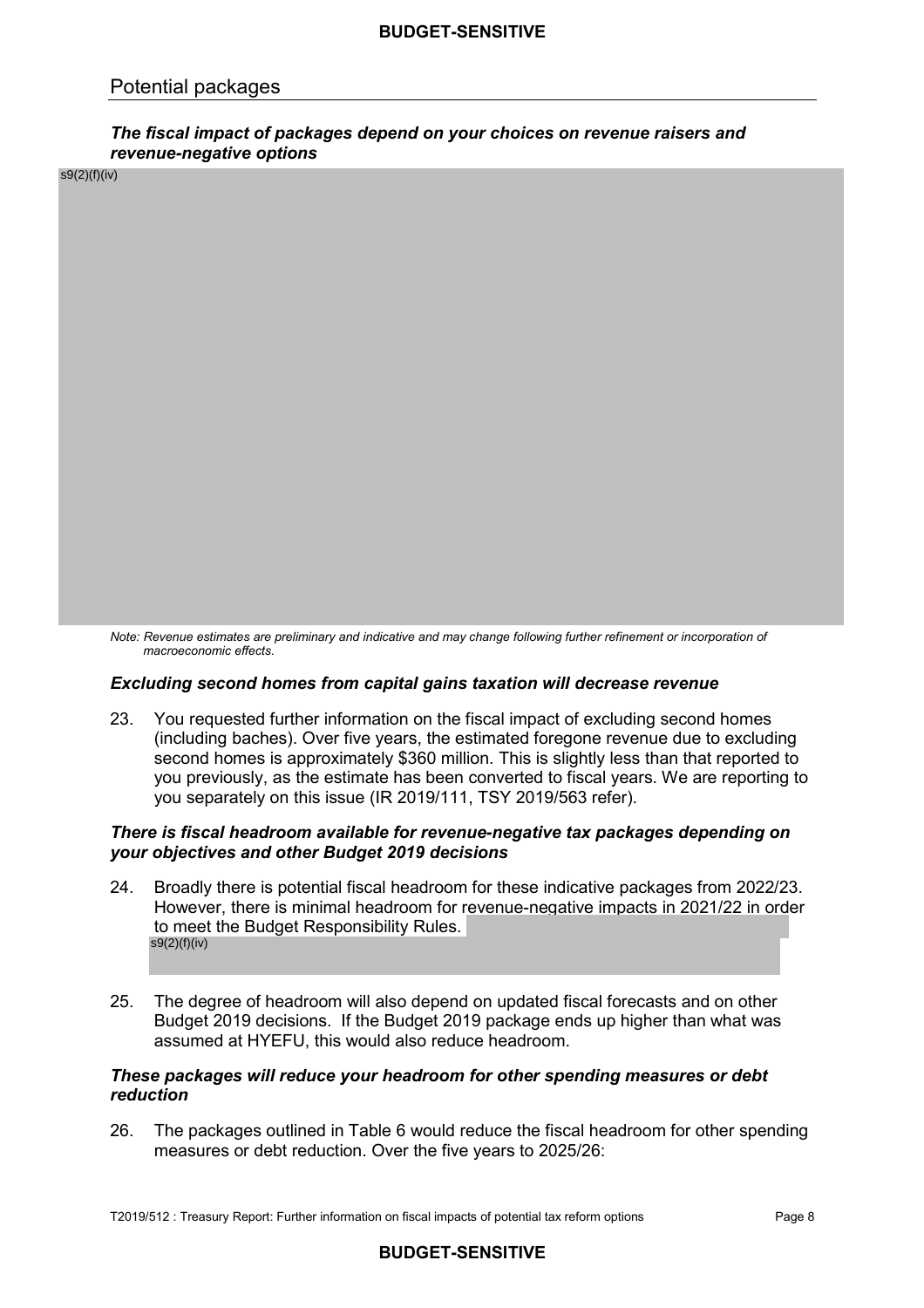| s9(2)(f)(iv) |  |  |
|--------------|--|--|
|              |  |  |
|              |  |  |
|              |  |  |
|              |  |  |
|              |  |  |
|              |  |  |
|              |  |  |
|              |  |  |
|              |  |  |
|              |  |  |
|              |  |  |
| Next steps   |  |  |

28. parameters for tax reform at the Joint Ministers meeting on 5 March. We recommend you refer this paper to the Minister of Revenue and discuss fiscal

 <sup>1</sup> Estimates are indicative only.

 T2019/512 : Treasury Report: Further information on fiscal impacts of potential tax reform options Page 9